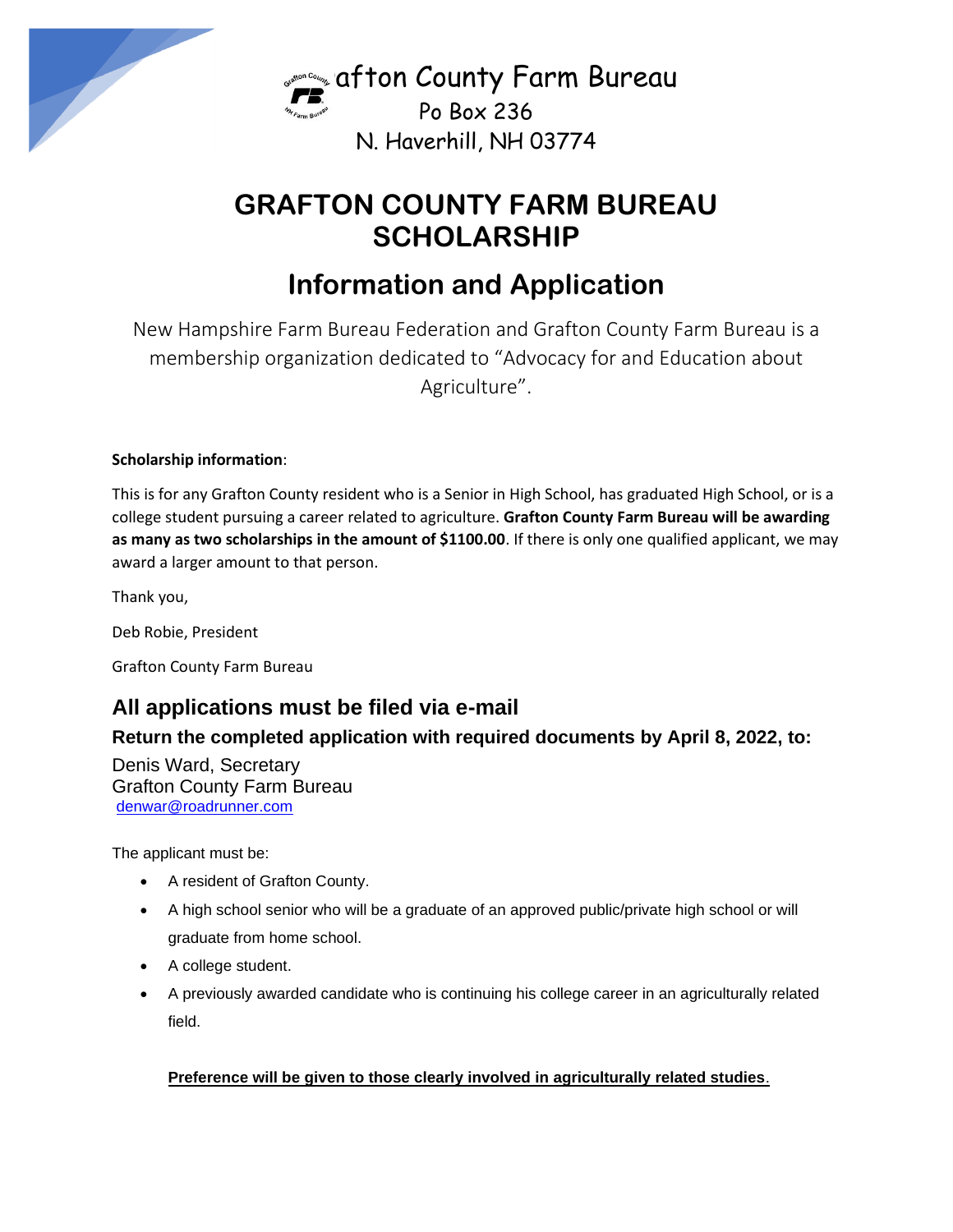Gram Bureau Po Box 236

N. Haverhill, NH 03774

## **PERSONAL INFORMATION**

- Name:
- Home Address:
- Date of Birth:
- Telephone #:
- Email Address:
- School you are currently attending:

I hereby apply for a student scholarship to assist in the payment of my educational expenditures while attending college during the academic year 20\_\_\_\_ to 20\_\_\_\_

*(Name the school you will be attending or up to 3 institutions that you have applied to if a decision has not been made.)* 

•  $\qquad \qquad \bullet$   $\qquad \qquad$ 

\_\_\_\_\_\_\_\_\_\_\_\_\_\_\_\_\_\_\_\_\_\_\_\_\_\_\_\_\_\_\_\_\_\_\_\_\_\_\_\_\_\_\_\_\_\_\_\_\_\_\_\_\_\_\_\_\_\_\_\_\_\_\_\_\_\_\_\_\_\_\_\_\_\_\_\_\_

- $\qquad \qquad \bullet$   $\qquad \qquad \bullet$   $\qquad \qquad \bullet$   $\qquad \qquad \bullet$   $\qquad \qquad \bullet$   $\qquad \bullet$   $\qquad \bullet$   $\qquad \bullet$   $\qquad \bullet$   $\qquad \bullet$   $\qquad \bullet$   $\qquad \bullet$   $\qquad \bullet$   $\qquad \bullet$   $\qquad \bullet$   $\qquad \bullet$   $\qquad \bullet$   $\qquad \bullet$   $\qquad \bullet$   $\qquad \bullet$   $\qquad \bullet$   $\qquad \bullet$   $\qquad \bullet$   $\qquad \bullet$   $\qquad \bullet$   $\qquad$ •  $\qquad \qquad \bullet$   $\qquad \qquad \bullet$   $\qquad \qquad \bullet$   $\qquad \qquad \bullet$   $\qquad \qquad \bullet$   $\qquad \bullet$   $\qquad \bullet$   $\qquad \bullet$   $\qquad \bullet$   $\qquad \bullet$   $\qquad \bullet$   $\qquad \bullet$   $\qquad \bullet$   $\qquad \bullet$   $\qquad \bullet$   $\qquad \bullet$   $\qquad \bullet$   $\qquad \bullet$   $\qquad \bullet$   $\qquad \bullet$   $\qquad \bullet$   $\qquad \bullet$   $\qquad \bullet$   $\qquad \bullet$   $\qquad \bullet$   $\qquad$
- Have you fulfilled the qualification for entrance/continuation to the college of your choice?
- How are your educational goals agriculturally related?
- $\qquad \qquad \bullet$   $\qquad \qquad$
- Please attach an essay (300 words or less) informing the scholarship committee about yourself and your goals. Include in the essay *work experiences*, *extracurricular activities*, and *community service activities***.** We are interested in the activities, not necessarily a description of the activities. Again, anything agriculturally related gets more attention.
- Please give the names and addresses of **three** individuals from your community as character references.